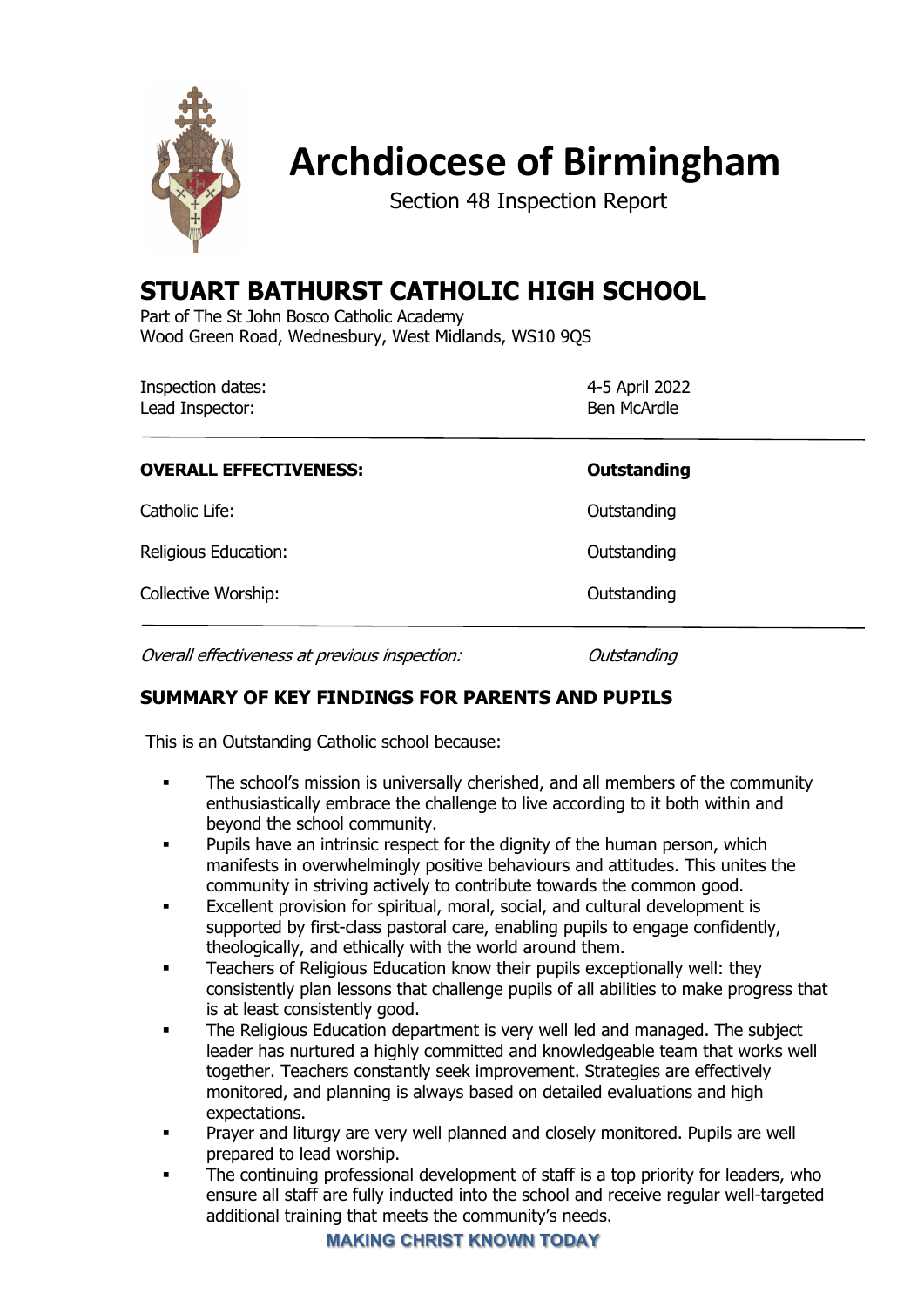# **FULL REPORT**

#### **What does the school need to do to improve further?**

- Validate the progress made to GCSE Religious Education outcomes with externally assessed examination data.
- Revisit the Religious Education feedback policy to assure consistency in practice and impact.
- Develop a varied contribution of music to Collective Worship.

# **THE CATHOLIC LIFE OF THE SCHOOL**

| The quality of the Catholic Life of the school                                                                    | Outstanding |
|-------------------------------------------------------------------------------------------------------------------|-------------|
| The extent to which pupils contribute to and benefit from the<br>Catholic Life of the school                      | Outstanding |
| The quality of provision for the Catholic Life of the school                                                      | Outstanding |
| How well leaders and governors promote, monitor, and<br>evaluate the provision of the Catholic Life of the school | Outstanding |

# **CL1 The extent to which pupils contribute to and benefit from the Catholic Life of the school**

## **CL2 The quality of provision for the Catholic Life of the school**

- **•** Stuart Bathurst is an inclusive, diverse community underpinned by a shared understanding that everyone is created in the image and likeness of God. As the direct result of a shared experience of the school's mission and the dignity of the human person, pupils' behaviour is excellent. Restorative justice reinforces the Gospel values of compassion, repentance, and forgiveness.
- § Pupils know the mission statement, 'To bear witness to the Gospel values and always act with a steadfast determination to do and be of our best' and have an excellent perception of their responsibility towards achieving this in their school and home lives.
- Because of the importance laid on the school's mission by all staff members, pupils are highly respectful of the school's Catholic ethos and the responsibilities this casts on them as community members. Pupils appreciate the priority placed on faith in their school.
- Systematic processes are in place to ensure that all pupils are involved in evaluating the Catholic Life of the school. Opportunities such as the ongoing installation of the peace garden, the newly formed chaplaincy team, school council, virtues rewards and charity day, all enable pupils to take the lead in planning aspects of school improvement.
- Leaders instil a moral code within pupils, resulting in them taking their responsibilities towards one another earnestly. Pupils are alert to the needs of others and desire to help. For example, money is collected at the school gate to assist UNICEF in their work, and £400 was raised in a recent bake sale to support charities campaigning to improve awareness of mental health.
- Chaplaincy continues to improve at Stuart Bathurst. Pupils respond well to the opportunities they are afforded; for example, celebrating the Sacrament of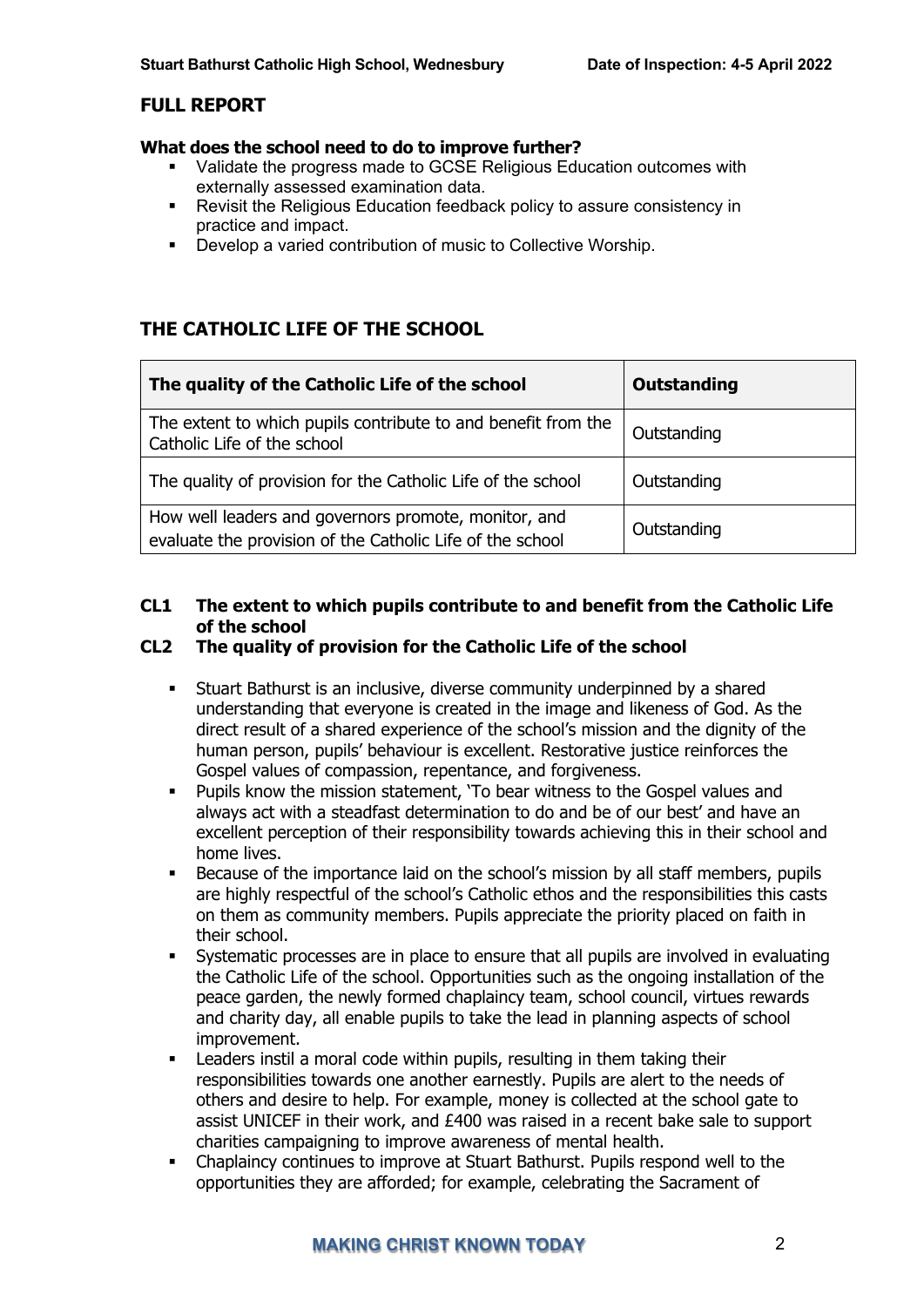Reconciliation, which was organised by the priest chaplain and was supported by seven clergy.

- The school's 'mission week', which included prayer stations, reflection, and time to reflect on the concept of gratitude was an important and effective opportunity for the spiritual and moral development of the school community.
- § The school is committed to global sustainability. It aims to achieve CAFOD's Live Simply Award, and pupils embrace initiatives such as 'meat-free Tuesdays' to personify their commitment to saving the planet.
- § Opportunities for pilgrimage and visits to places of particular interest, such as Auschwitz in Poland, are enthusiastically supported. Experiences are shared through assemblies, thereby allowing those pupils unable to participate to have a first-hand personal account of what has been learnt.
- § A dedicated and enthusiastic pupil chaplaincy team promotes pupils' spiritual development through various initiatives. All pupils are welcome to join the team. Its work for the community is appreciated, for example its contribution to the monitoring and evaluation of Catholic Life. The team regularly checks classroom prayer tables and advises staff on how to improve them.
- The chaplaincy team educate and celebrate the wider community about their work by publishing the 'Gazette of Grace'. This explains school values to parents, identifying and celebrating they have recently been lived out in the school community.
- § Pupils benefit from first-class pastoral care. Each head of year is supported by a welfare officer, who focuses primarily on assisting pupils with their well-being. Additional support is given by a team of welfare officers. As a result of this coordinated approach to support, especially in recovering from the impact of the pandemic, pupils are happy and secure in their relationships and learning. They aspire to achieve well.
- § Pupils' spiritual and ethical development is outstanding. Initiatives have a lasting impact on their growth as human beings. Pupils can talk, for example, of the 'rawness' in many aspects of their lives following the pandemic, which was a recent focus, and how faith and the search for truth provide healing solutions which equip them for continued growth.
- Because the school provides expertly planned relationships, sex, and health education (RSHE), pupils have a very secure understanding of love and appropriate relationships rooted in Christian teachings. Staff are well supported by strong leadership of the course.
- Pupils speak confidently about vocation as a calling from God, and also about some of the ways of responding to that call. The most confident pupils talk more widely about vocation as a service through a line of work and can articulate, for example, that single life and married life are vocations in themselves. This understanding is, however, not yet embedded amongst all pupils.
- § Pupils are exceptionally proud of their culture, faith, and beliefs. Leaders have nurtured a community where everybody is respected, and sincerity infuses each interaction. Pupils described the school as 'inclusive, diverse, supporting and motivating' to inspectors.
- Staff are enthused by the school's mission. They actively buy into the leaders' vision and are keen to promote it. For example, during the first lockdown of the pandemic, staff embraced the sense of community by sharing the responsibility of pastoral care. Over 10,000 phone calls were made to pupils at home, supported by 248 home visits. As a result of the whole staff's united effort, appropriate support was implemented for all pupils ensuring that they continued to thrive as members of Stuart Bathurst. Reinforcing this endeavour, staff compiled and distributed various types of practical support to a significant number of families.
- § Teaching and non-teaching members of staff speak positively of the continuing professional development (CPD) which the school affords them. This directly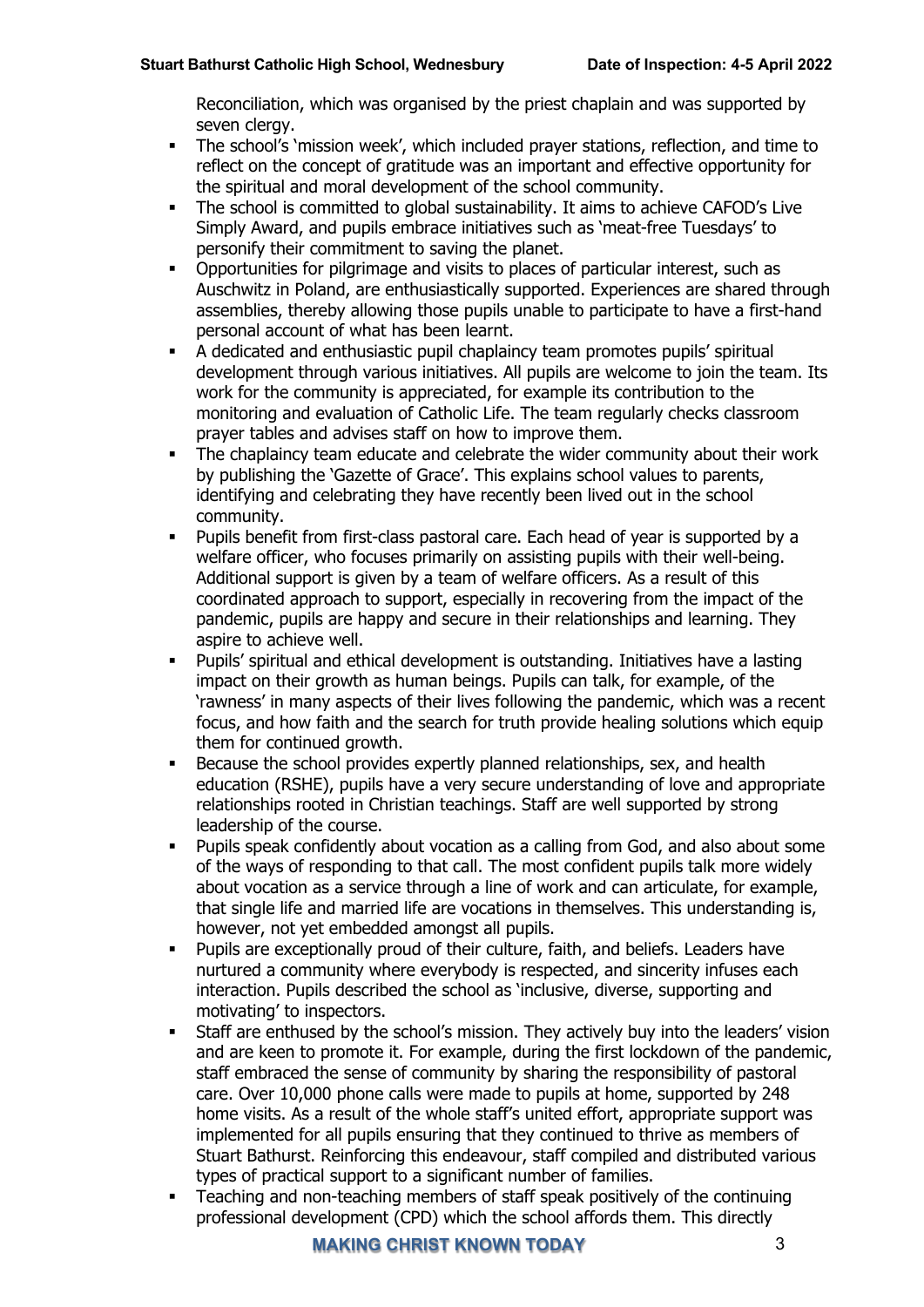correlates to their commitment to the school's Catholic Life and the success of their work in this area.

- **•** Prayer is vital to all members of the community. Its centrality is manifested by the deep reverence and respect displayed during worship and the common structure and variety of styles used in year group acts of worship. The school's diligence in creating sacred spaces for prayer has a visible impact on pupils. Of particular notability is the effective way in which pupils and staff from other faiths and religions are enabled to pray as part of the Stuart Bathurst community.
- The Catholic Life of the school is reflected through many concrete and effective signs. A mixture of permanent features, such as the window wrapping and Stations of the Cross, are supported by temporary features, such as the display of Lenten words on approach to the school's entrance and displays around the school of Catholic working principles.
- Staff are exemplary roles models. At all times, they witness Christ through their actions and words so that all pupils can readily aspire to be missionary disciples.
- The Catholic School Pupil Profile (CSPP) is embedded throughout the school. Pairs of values are introduced to pupils each half-term during Collective Worship, and curriculum areas have meticulously planned for where they can feature within their teaching. The person in charge of Catholic Life (PICCL) rigorously monitors the effectiveness of this initiative to ensure pupils' understanding of the values is secure. The values 'learned and wise' are permanent features of the reward system.
- § Teachers are working to embed Catholic social teaching throughout the curriculum. Subject areas have identified where it is naturally present within their curricula. In history, pupils explore saints who lived during periods of historical significance, such as Thomas Beckett, Margaret Clitherow and Maximilian Kolbe. In geography, case studies are undertaken of locations that have required a focused drive on stewardship, including Lake Naivasha, the Aral Sea and Chernobyl.
- § Staff well-being is a priority for leaders. Informal initiatives, such as breakfast boxes on 'Blue Monday' and the 'belonging buddies' peer-support network, are used alongside more formalised systems such as pastoral phone calls during periods of absence and an email embargo between 17:30 and 07:00. These help to develop a sense of fellowship between staff which, in turn, further motivates them in promoting the school's mission. Particularly valued is how leaders support staff with the family commitments; as one staff member told inspectors, 'At the heart of everything is the concept of family first. As parents, we are supported in our vocations; when I need help, I know school is there.'

#### **CL3 How well leaders and governors promote, monitor, and evaluate the provision of the Catholic Life of the school**

- Leaders, including governors, view Catholic Life as their core priority which drives all aspects of their work. All leaders share responsibility for promoting the Catholic Life of the school under the expert leadership of the PICCL, and standards consequently continue to rise.
- The PICCL has devised rigorous and accurate monitoring and evaluation systems for Catholic Life, Religious Education and Collective Worship. Utilising support from the Diocesan Education Service, strengths are celebrated, and areas for development are identified every half term in a consistent format. This enables her to ensure progress and swift action is undertaken if this is ever not the case.
- Following evaluation of a half term's work the PICCL offers staff thoughtful and practical support. She is highly regarded amongst her colleagues as a trusted source of inspiration.
- Staff are proficiently inducted into the school's Catholic Life and are acutely aware of the responsibilities this brings. A comprehensive development programme is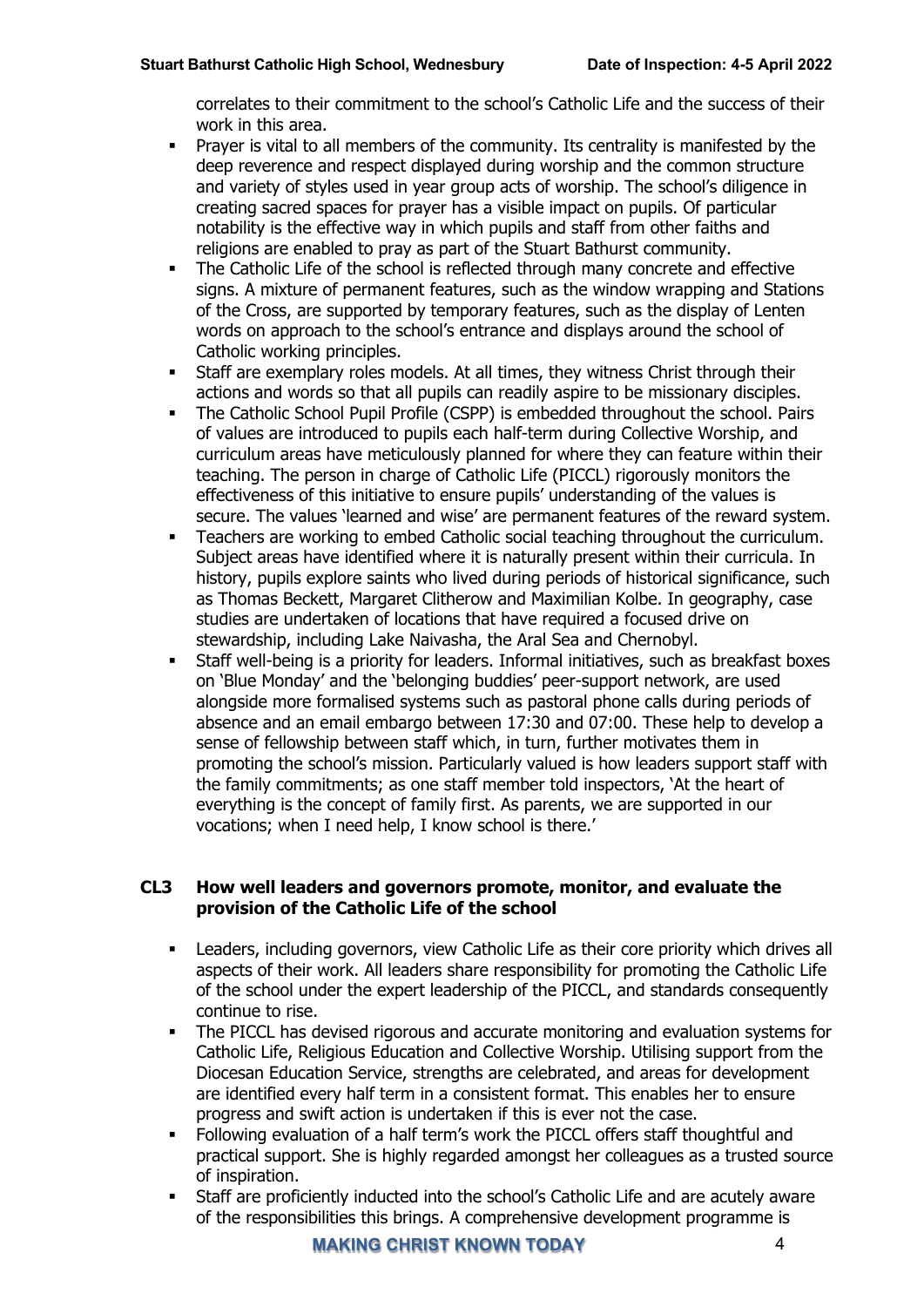provided to new staff and followed up throughout their first years. The value system with its close adherence to the CSPP, together with behaviour management 'through a Catholic lens', 'Bathurst Basics', and a focus on prayer and associated gestures combine to enable new staff to contribute as effectively as established staff to pupils' spiritual and moral development.

- § CPD for all staff consolidates their induction and introduces them to more recent diocesan initiatives, such as embedding Catholic social teaching. This ensures that Stuart Bathurst remains a leading provider of contemporary Catholic education.
- § Leaders have ensured that the senior leader with responsibility for RSHE and personal development is always available to coach and support teachers during the delivery of these subjects. This is effected by structuring the timetable to facilitate a continuing raising of standards. The resultant high level of effectiveness is further enhanced by the staff member's work with the school improvement partner to raise standards further.
- The school's determination to fulfil its responsibility to provide high-quality, impactful CPD is exemplified in leaders' insistence that all staff complete the training course offered by the Catholic Education Service for RSHE. This ensures that all staff know their statutory obligations and are supported in delivering sensitive issues.
- The interim head of school is a source of inspiration for the whole community: she models the school's values in all her interactions and is a visible presence throughout the school. She leads by example.
- Parents' views are regularly sought as part of the school's monitoring and evaluation cycle. Parents feel listened to and they support the school in its mission.
- The school improvement board (SIB) is fully committed to monitoring and improving the school's Catholic Life. The executive principal, interim head of school and PICCL report to the SIB regularly, and members offer effective support and challenges to continue to raise standards. They seek first-hand experience of the school's provision and outcomes by conducting learning walks, so that they test the accuracy of leaders' evaluations. They work effectively with the executive principal to deploy resources efficiently. For example, they have recently appointed a lay chaplain to work at two schools within the company, enhancing the school's capacity to widen the chaplaincy experience to more pupils.
- § The school fully implements the Archbishop of Birmingham's vision for Catholic education throughout the school.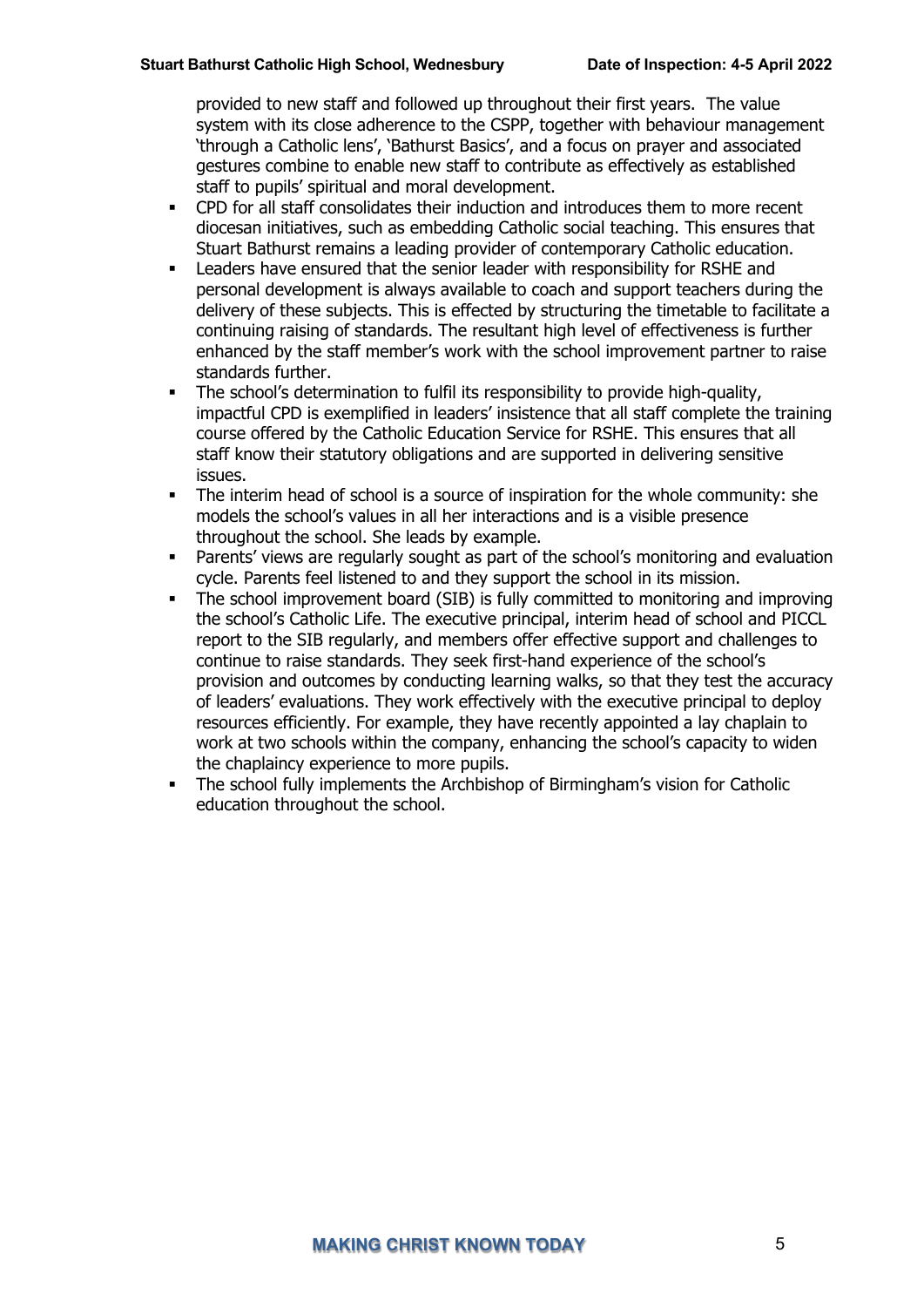# **RELIGIOUS EDUCATION**

| The quality of Religious Education                                                                     | <b>Outstanding</b> |
|--------------------------------------------------------------------------------------------------------|--------------------|
| How well pupils achieve and enjoy their learning in Religious<br>Education                             | Outstanding        |
| The quality of teaching, learning and assessment in Religious<br>Education                             | Outstanding        |
| How well leaders and governors promote, monitor, and<br>evaluate the provision for Religious Education | Outstanding        |

#### **RE1 How well pupils achieve and enjoy their learning in Religious Education RE2 The quality of teaching, learning and assessment in Religious Education**

- § Pupils make good progress in Religious Education. The most recently available externally validated data shows that the progress score for Key Stage 4 moved from -0.22 in 2018 to +0.48 in 2019. This significantly positive development resulted from well-targeted strategies implemented throughout the department.
- Pupils with special educational needs and disabilities (SEND) made progress similar to their peers. Noteworthy is the proportion of these pupils who secured the highest and average grades. Disadvantaged pupils made an equivalent amount of progress.
- The number of pupils studying A-level Religious Studies has increased in recent years, which is a resounding endorsement of the department's success in Key Stage 4. Historical data shows that students enjoy success in Key Stage 5, although the number of students securing the highest grades was low.
- Progress in Key Stage 5 Religious Education is, however, good overall and the school is confident in anticipating future data sets to demonstrate improvement in attainment.
- In Religious Education lessons pupils are enabled to reflect and think deeply about the issues they study due to the consistently strong teaching methods they experience. 'Challenge' and 'mega challenge' activities are always available so that pupils can deepen their knowledge at any point within the tasks during lessons.
- As a result of teaching that is almost always outstanding, pupils are highly engaged in their learning and express a desire to know more. They ask questions that reflect their level of thought and their ability to think widely about the issues they study. They can make links with prior learning, which securely contextualises new knowledge.
- § Behaviour for learning is excellent. The consistent implementation of the 'Bathurst Basics' across the department means that clear, well-established routines and expectations promote environments conducive to learning. Pupils respect one another and consequently, behave in a manner which enables good learning.
- Pupils enjoy Religious Education because teachers utilise a range of learning tasks, including some creative options.
- **EXTED Attainment in Key Stage 4 Religious Education is securely above the national** average. Compared to other Catholic schools in the Archdiocese of Birmingham, progress is broadly average.
- The quality of work completed by pupils is good. Pupils' notes are always complete and well-structured. Most pupils take care of their presentation and complete work to the best of their ability. However, there is a capacity for improvement for a significant minority of pupils in this regard. Generally, the standard of work completed in Religious Education lessons compares favourably to other core subjects.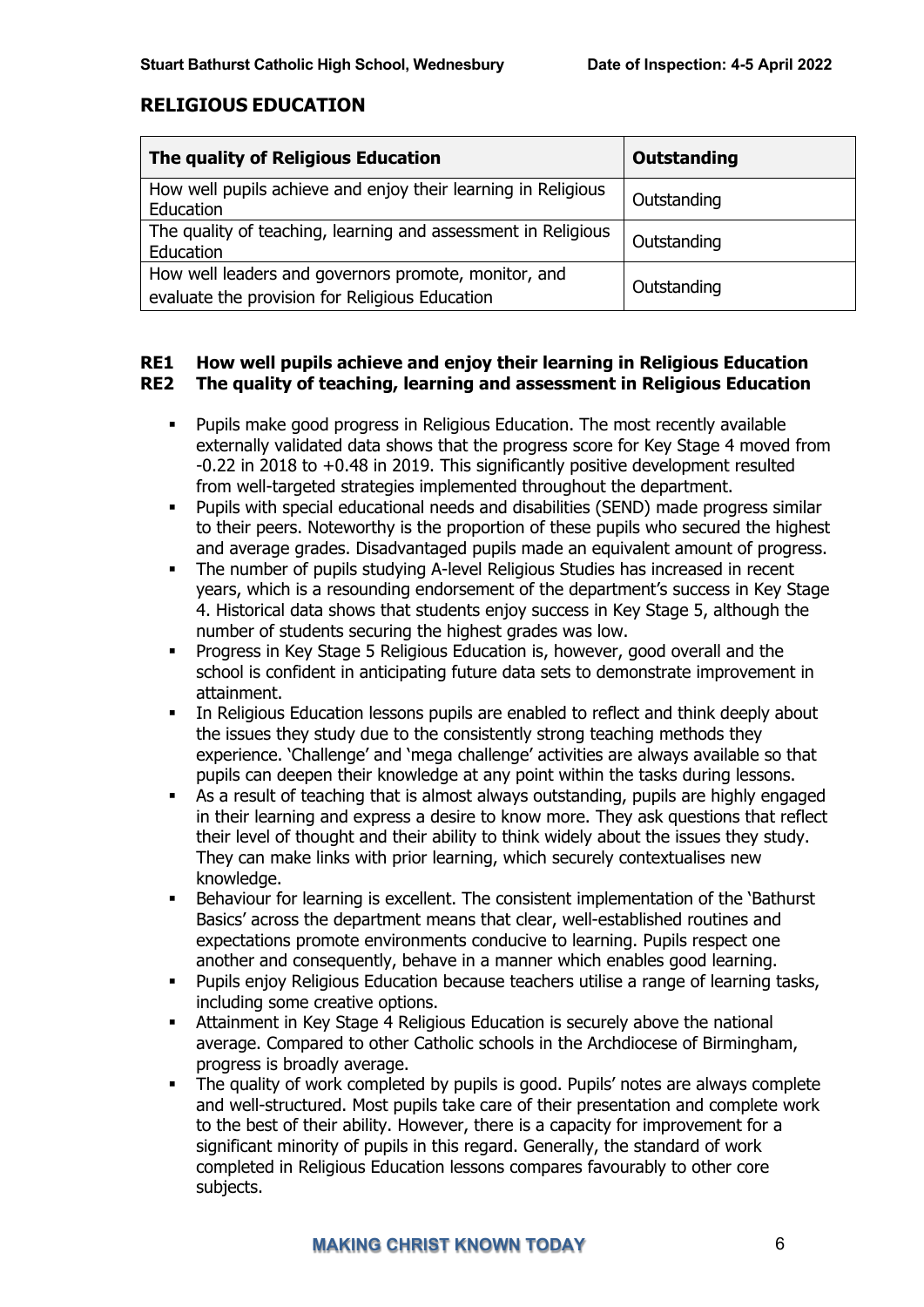- § All lessons begin with a quiz that demands pupils' recall of prior learning. These fast-paced lesson starters ensure that pupils focus on learning from the very start of each class. However, as pupils have no record of the questions they are answering in each lesson and often respond with single-word answers, their purpose for revision in preparation for assessment is unclear. In some isolated cases, pupils write more for their quiz answers than otherwise in making notes on the topic covered in the central part of the lesson.
- **•** Teachers have a very precise knowledge of their pupils' understanding and capabilities. Accordingly, they are highly responsive in their teaching, adapting tasks and explanations to meet the needs of individuals.
- § Secure, expert subject knowledge means all teachers of Religious Education provide clear explanations of complex concepts during lessons and are confident in reshaping them should pupils hold any misconceptions. For example, during the inspection, a teacher explained the definition of 'conscientious objector' to a Year 7 pupil who struggled to understand it by asking the pupil to define 'conscience' and 'object', after which the pupil independently deduced the term and applied it accurately, based on the text he was reading.
- Tasks in Religious Education are usually based on writing. Pupils have ample opportunity to undertake extended writing, which prepares them well for the demands of external examinations. Whilst there is some evidence of creative tasks being undertaken, such as mind-maps and annotating artwork, pupils have limited opportunities for these types of tasks. However, writing tasks are often preceded by discussions of the writing topic in pairs. This is much appreciated by pupils.
- § Clear structures are in place in Religious Education lessons which involve pupils in evaluating their own learning. After assessment tasks, pupils use feedback sheets to identify their successes and areas for improvement. When used effectively, pupils identify explicit areas to concentrate their efforts; however, they are not used consistently.
- Teachers use time expertly to ensure that all pupils maximise learning opportunities. The pace of learning is brisk; as a result, pupils know that their total concentration is needed in lessons, and they are enthused by the task of meeting their teachers' high expectations.
- § Questioning is a strength of the department. Because teachers know the ability of every pupil in their classrooms, well-targeted and thoughtfully planned questions consolidate and extend learning for all. A 'no hands up' policy reinforces the need for teachers to plan their questioning and keeps pupils engaged at all times.
- § High-quality PowerPoint presentations are used to deliver subject knowledge. Although these are prepared centrally, with each teacher in the department taking responsibility for identified topics, classroom teachers adapt them to meet the needs of their pupils, resulting in teaching that is customised to each class.
- Lessons are well-pitched by teachers; there is a challenge for the more able pupils, whilst those with learning difficulties are effectively supported to meet the lesson objective to the same standard as everybody else.
- Independence is encouraged throughout the department. The amount of paired work is appropriate, though pupils are aware that they must ultimately complete public examinations independently, and their teachers prepare them well for this.
- The department has a clear feedback policy, which had been modified during the pandemic. Since full-time attendance at school has become mandatory once again, there is a wide variance in the practice of Religious Education teachers regarding feedback. Teachers must now revisit the feedback policy to assure consistency in approach and impact.
- § Pupils' efforts are celebrated consistently across the department. In each lesson, a pupil is awarded a certificate for being 'learned and wise' in their studies; they are keen to attain this accolade.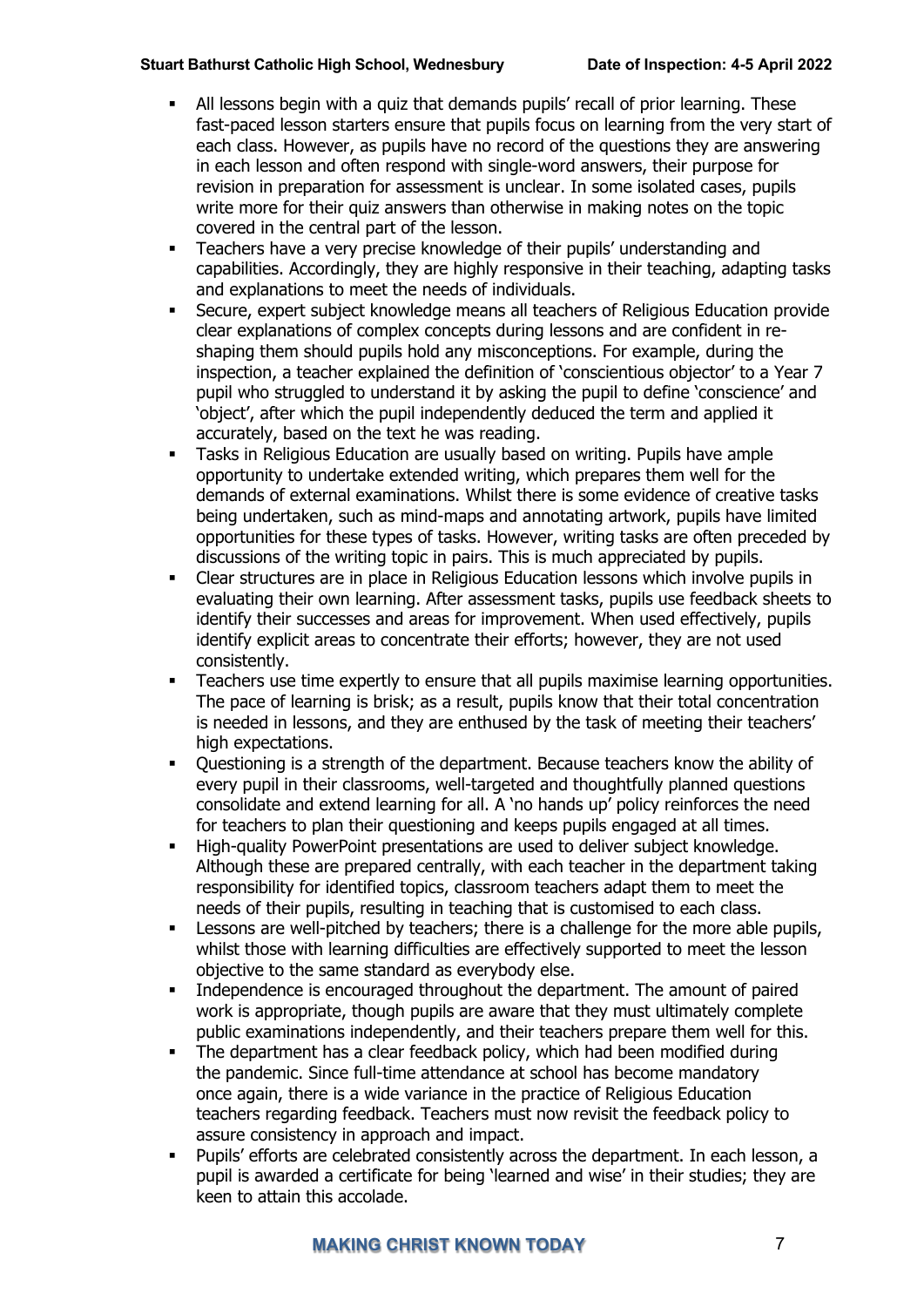#### **RE3 How well leaders and governors promote, monitor, and evaluate the provision for Religious Education**

- The curriculum meets the demands of the Bishops' Conference of England and Wales in full. Schemes of work are carefully mapped out against the Religious Education Curriculum Directory to ensure a full breadth of learning.
- Leaders ensure that all pupils receive at least 10% of timetabled time in Religious Education (5% in the Sixth Form), per the instruction of the bishops.
- Religious Education at Stuart Bathurst fully meets the additional requirements of the Archbishop of Birmingham in all key stages.
- The subject is the strongest performing in the school; subsequently, it has a high status, with school leaders and the SIB ensuring it is at least comparable to other core subjects in terms of resources and staffing.
- School leaders and the SIB have strong oversight of the monitoring and evaluation of Religious Education, which is subject to a rigorous schedule. There is a natural flow between issues identified and actions taken, ensuring that rapid progress is at the forefront of the department's endeavours. Effective CPD and support are swiftly put in place where issues are identified for improvement. The SIB independently verifies reports made to them, thus ensuring they are reliably accurate.
- The link governor is very supportive, providing practical help to the department. He goes out of his way to make time for supporting the team, for example, by looking at planning and accompanying learning walks. As a result, the SIB is fully informed of the department's achievements and effectively ensures that the subject is planned to meet the needs of the school's pupils.
- An uncompromising, purposeful leader leads the department. She has a clear vision for the department and is highly successful in securing it, with support from the PICCL. She is outward-looking, seeking best practice from other schools to bring back for the benefit of her department. She has established a very productive team mentality amongst her colleagues, and they all support her in her ambition to further raise standards.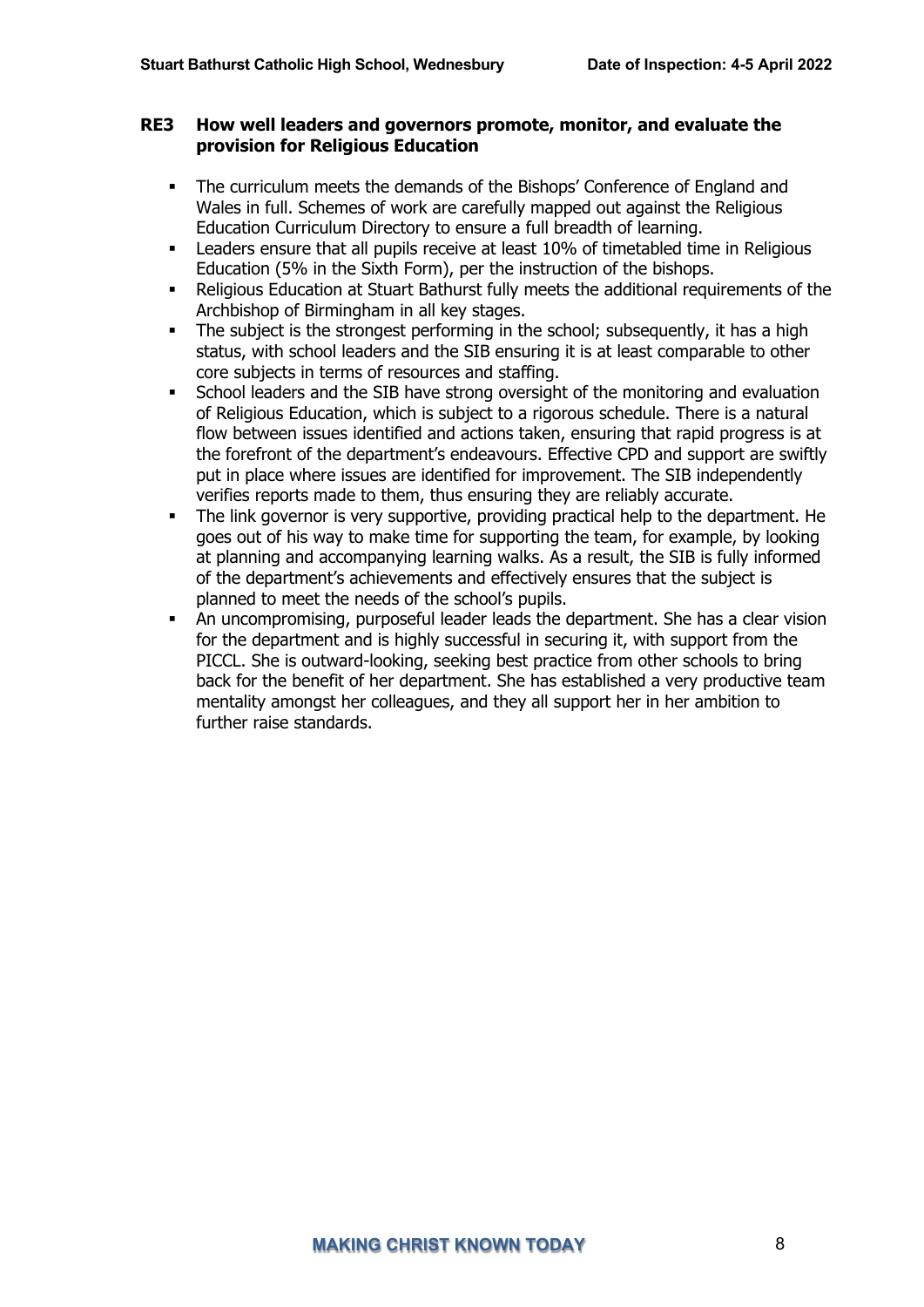# **COLLECTIVE WORSHIP**

| The quality of Collective Worship                                                                     | Outstanding |
|-------------------------------------------------------------------------------------------------------|-------------|
| How well pupils respond to and participate in the school's<br>Collective Worship                      | Outstanding |
| The quality of Collective Worship provided by the school                                              | Outstanding |
| How well leaders and governors promote, monitor, and<br>evaluate the provision for Collective Worship | Outstanding |

# **CW1 How well pupils respond to and participate in the school's Collective Worship**

## **CW2 The quality of Collective Worship provided by the school**

- All pupils participate in acts of prayer, demonstrating great reverence and respect. This is because staff communicate the importance of prayer for the school community and model appropriate attitudes towards it.
- The respect pupils have for each other's prayer lives is reinforced by initiatives such as a 'Cultural Heritage Day'. Community members attended school dressed in traditional dress and ate traditional foods. This prompted many discussions amongst pupils about faith and the value of prayer, and they look back on this initiative with great pride.
- Pupils are well prepared for leading prayer. There is a clear set of expectations set by leaders, and these ensure that prayer is always purposeful and relevant to pupils' lives. Consequently, pupils can access prayer in a meaningful way for them as individuals.
- A variety of prayer forms are used throughout the school to great effect; pupils are interested in prayer and are acutely aware of its impact on the community. A lay chaplain has recently been appointed to develop the range of prayer styles further.
- Pupils' understanding of the liturgical year is highly developed because everything the school plans revolves around it. All staff consistently use liturgically relevant colours, language, and actions, meaning pupils are confident when speaking of the Church's key seasons and feasts.
- Because all prayer is purposeful and well-planned, it contributes to pupils' spiritual and moral development. Collective Worship is enhanced by contemporary media clips and soundbites from staff and pupils who explain the importance of observing religious seasons and feasts. Consequently, pupils are enabled to reflect for themselves on the meaning of God's word in their lives.
- Pupils' response to the invitation to join in with voluntary acts of worship is very positive. Many pupils attend lunchtime Mass and lunchtime prayers; pupils have expressed a desire to 'reunite' the two lunchtime prayer groups to pray together, as they did before the pandemic.
- Prayer is of central importance to the school. Regardless of their faith background, all pupils treasure the opportunities they have to raise their hearts and minds in prayer. As such, prayer is a core feature of the rhythm of the school day and forms the heart of school celebrations.
- Collective Worship is well planned. Staff take great care to enable authentic spiritual encounters with God. Acts of worship are always liturgically relevant and have a clear focus and an invitation to respond with missionary activity.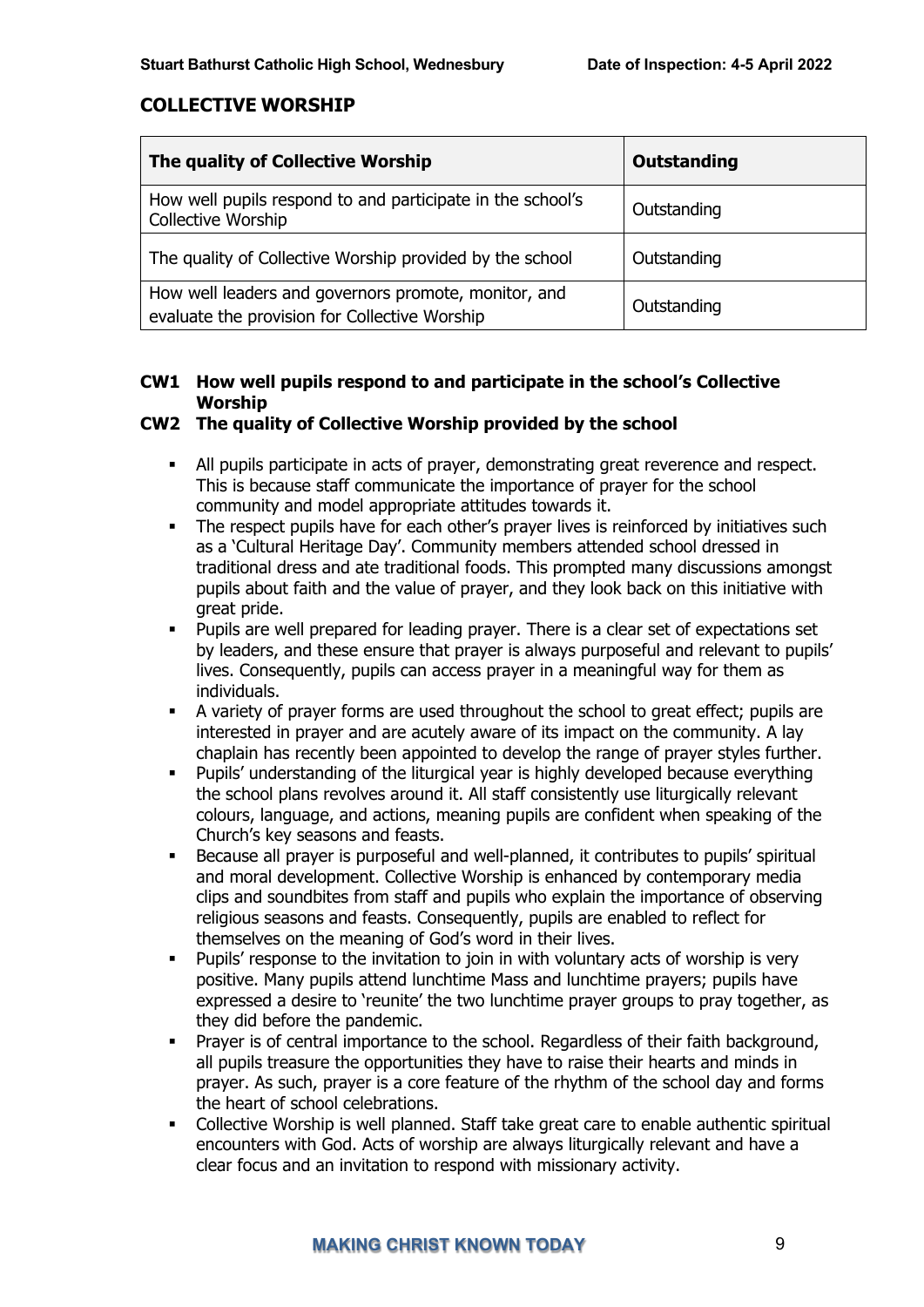- Prayer in tutor groups is well planned and enables pupils to reflect deeply. Teachers are confident in referring to the leadership of Jesus and the lessons which can be learnt from Him. Collective Worship in tutor groups is taken seriously by all.
- § Because of the excellent CPD provided, staff are clear on the school's high expectations surrounding prayer and are well-skilled in meeting them. The PICCL, chaplain and subject leader for Religious Education also make themselves available to staff for support, which is fully utilised as required. Consequently, high-quality experiences are the norm for pupils.

#### **CW3 How well leaders and governors promote, monitor, and evaluate the provision for Collective Worship**

- § All leaders have a highly secure understanding of the purpose of prayer and how to communicate this to pupils. As a result, they act as exemplary role models to which other staff aspire.
- Leaders' understanding of the liturgical year is very secure. As such, all acts of worship provided by the school align with the feasts and seasons of the Church and are firmly understood by all.
- § Leaders at all levels make a concerted effort to ensure that acts of worship are accessible and engaging to pupils. This is why pupils respond so well.
- The chaplaincy team are excellent leaders of prayer. They witness the Gospel in their evangelisation of the school community and set a wonderful example for their peers to follow. They are ably supported by other pupils who also demonstrate leadership of prayer, for example those studying drama. This group acts out readings from the Bible in year group Collective Worship, further enhancing accessibility of the Scriptures.
- § Rigorous and robust systems for monitoring and evaluation, which encompass the views of all stakeholders, ensure the outstanding provision of Collective Worship. The SIB independently evaluates acts of worship to corroborate leaders' views.
- The multi academy company has recently appointed a lay chaplain, further investing in the provision of first-class Collective Worship.
- § Stuart Bathurst fully meets the additional requirements of the Archbishop of Birmingham concerning prayer and liturgy.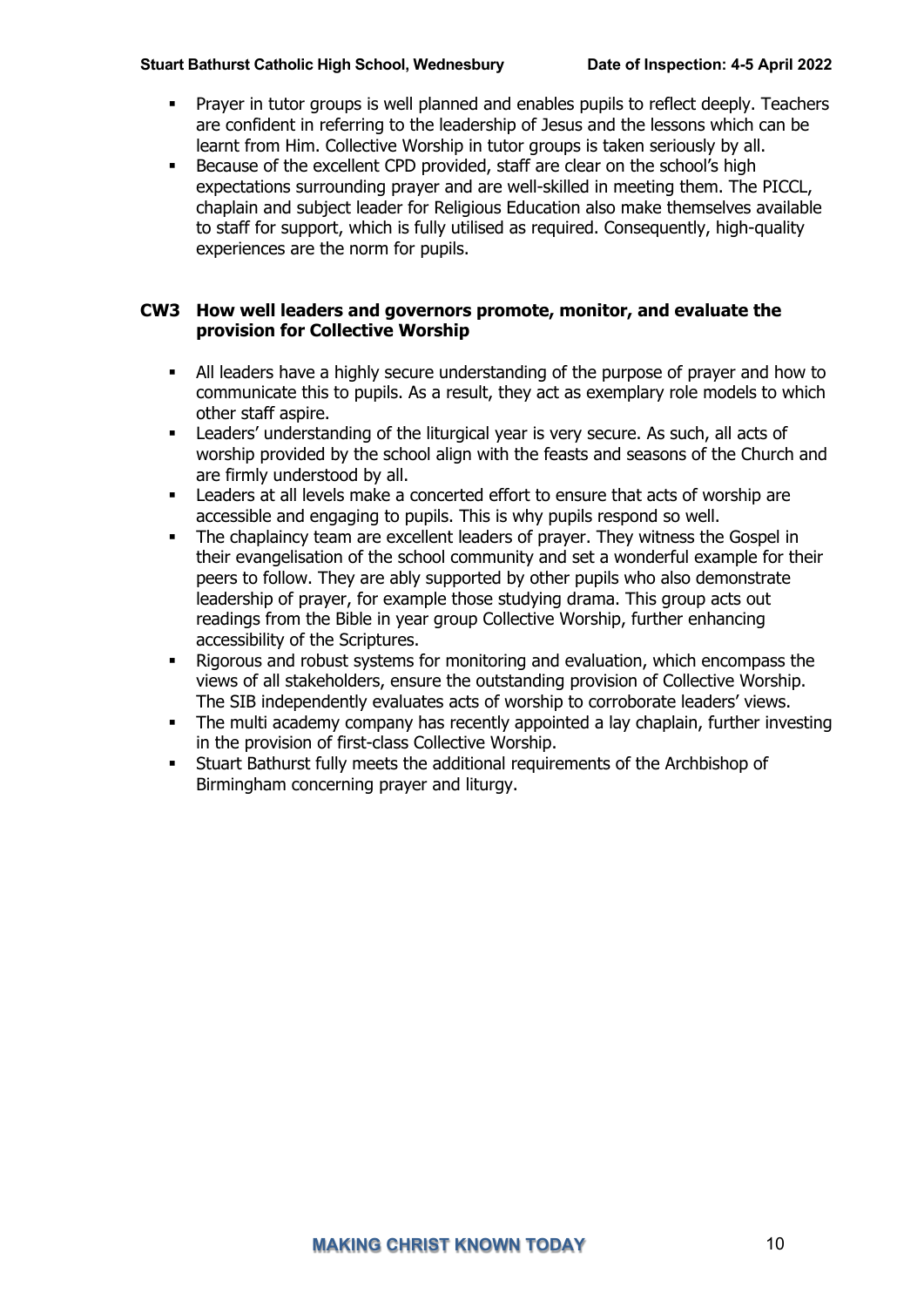# **SCHOOL DETAILS**

| Unique reference number                                                | 147881                       |  |
|------------------------------------------------------------------------|------------------------------|--|
| Local authority                                                        | Sandwell                     |  |
| This inspection was carried out under Canon 806 of Canon Law and under |                              |  |
| Section 48 of the Education Act (2005).                                |                              |  |
| Type of school                                                         | Secondary                    |  |
| School category                                                        | Academy                      |  |
| Age range                                                              | $11 - 18$                    |  |
| Gender of pupils                                                       | Mixed                        |  |
| Number of pupils on roll                                               | 891                          |  |
| Appropriate authority                                                  | The board of directors       |  |
| Chair                                                                  | <b>Gaynor Rennicks</b>       |  |
| Head of school                                                         | Gavina Raindi (interim)      |  |
| Telephone number                                                       | 0121 556 1488                |  |
| Website address                                                        | www.stuart-bathurst.org.uk   |  |
| Email address                                                          | admin@stuart-bathurst.org.uk |  |
| Date of previous inspection                                            | November 2015                |  |

# **INFORMATION ABOUT THIS SCHOOL**

- § Stuart Bathurst is a smaller than average secondary school serving the parish of St Mary's, Wednesbury, to the south of Walsall.
- The percentage of Catholic pupils is currently 15.2%.
- The percentage of disadvantaged pupils is above the national average.
- The percentage of SEND pupils is above the national average.
- The percentage of pupils from minority ethnic origins is above the national average.
- The percentage of pupils with EAL is above the national average.
- Attainment on entry is average.
- Since the last inspection, the school has a new executive principal and an interim head of school. The school has also joined The St John Bosco Catholic Academy. A new subject leader for Religious Education has been appointed, and the governing body has been replaced with a school improvement board.

# **INFORMATION ABOUT THIS INSPECTION**

- § Two Diocesan Inspectors carried out the inspection: Ben McArdle and Janet Mellor.
- The focus of the inspection was on the impact, quality, and leadership of the school's provision of Catholic Life, Religious Education and Collective Worship.
- The inspectors observed teaching across eight Religious Education lessons to evaluate the quality of teaching, learning, and assessment quality. Most of these lesson observations were conducted jointly with senior leaders.
- The inspectors completed work scrutiny and held discussions with pupils to evaluate their understanding of Catholic Life, the impact of Religious Education teaching on their learning over time, and their Collective Worship experience.
- Meetings were held with the SIB, the Catholic senior executive leader (CSEL), the executive principal, the interim head of school, the Religious Education subject